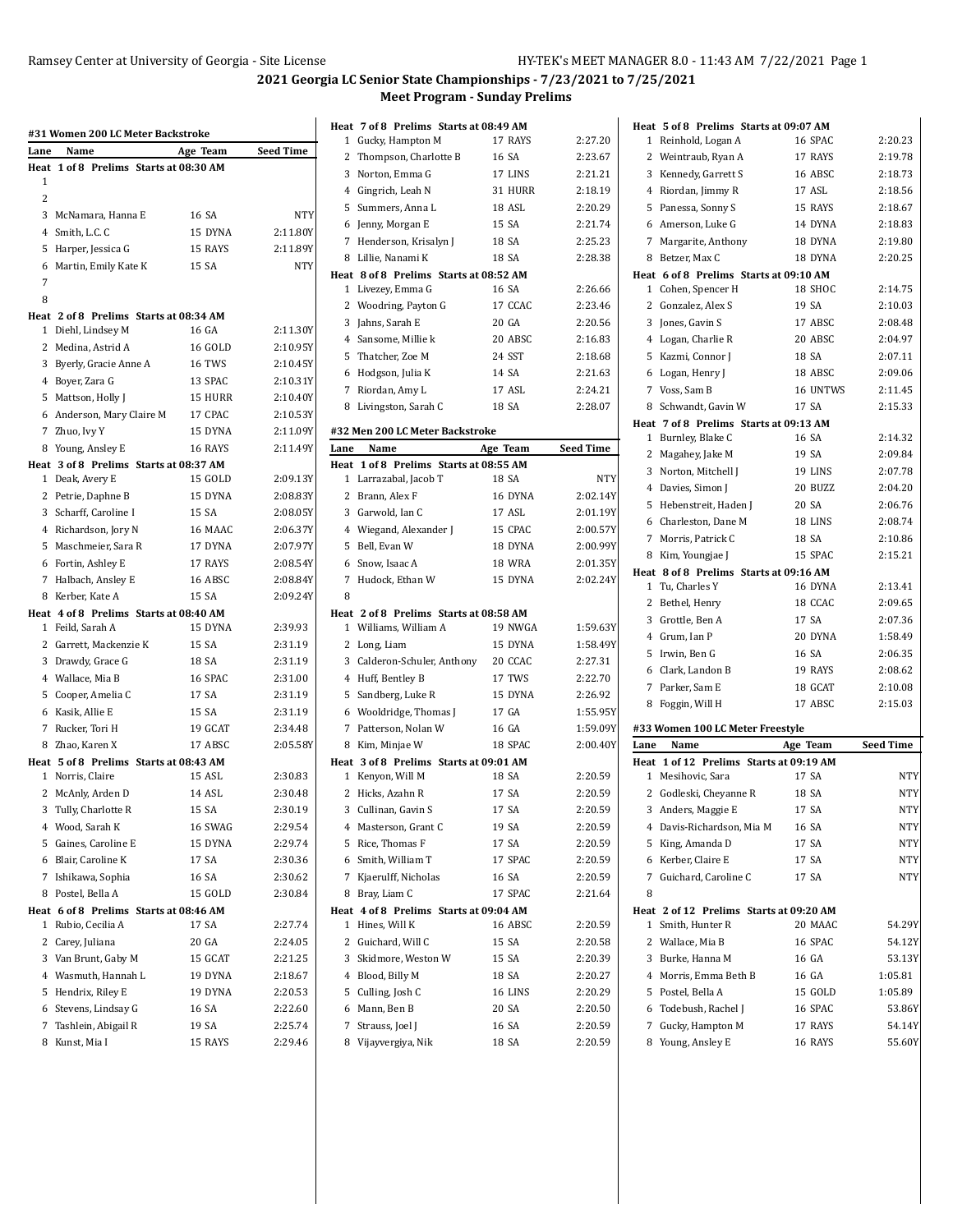|   | Heat 3 (#33 Women 100 LC Meter Freestyle) |          |          |
|---|-------------------------------------------|----------|----------|
|   | 1 Troxell, Eden E                         | 17 TTW   | 1:05.36  |
|   | 2 O'Donnell, Libby B                      | 15 DYNA  | 1:05.18  |
|   | 3 Peyton, Abby L                          | 17 RAYS  | 1:05.14  |
|   | 4 Watson, Lily Grace G                    | 16 OAC   | 1:04.75  |
|   | 5 Toews, Ainsley M                        | 17 TTW   | 1:04.87  |
|   | 6 Retana, Celeste                         | 14 SPAC  | 1:05.14  |
|   | 7 McAnly, Arden D                         | 14 ASL   | 1:05.25  |
| 8 | Hedges, Emily T                           | 16 DYNA  | 1:05.68  |
|   | Heat 4 of 12 Prelims Starts at 09:23 AM   |          |          |
|   | 1 Stewart, Olivia A                       | 15 ASL   | 1:04.18  |
|   | 2 Masterson, Campbell G                   | 15 CPAC  | 1:03.92  |
|   | 3 Shaw, Morgan D                          | 16 RAYS  | 1:03.77  |
|   | 4 Agcaoili, Angela M                      | 17 ASL   | 1:03.25  |
|   | 5 Anderson, Mary Claire M                 | 17 CPAC  | 1:03.27  |
|   | 6 Smart, Catherine                        | 17 DYNA  | 1:03.78  |
|   | 7 Kunst, Mia I                            | 15 RAYS  | 1:03.99  |
|   | 8 Wood, Sarah K                           | 16 SWAG  | 1:04.18  |
|   | Heat 5 of 12 Prelims Starts at 09:24 AM   |          |          |
|   | 1 Powell, Harper M                        | 18 UN-CC | 1:02.97  |
|   | 2 Robinson, Kenzie E                      | 14 USAC  | 1:02.49  |
|   | 3 Walker, Sydney R                        | 17 SA    | 1:02.39  |
|   | 4 Hildebrand, Jordan E                    | 17 SA    | 1:02.39  |
|   | 5 Griner, Jennifer N                      | 14 SA    | 1:02.39  |
|   | 6 Halbach, Ansley E                       | 16 ABSC  | 1:02.39  |
|   | 7 Smith, Audrey R                         | 17 RAYS  | 1:02.59  |
|   | 8 Mansker, Phoebe J                       | 17 DYNA  | 1:03.25  |
|   | Heat 6 of 12 Prelims Starts at 09:26 AM   | 17 SA    | 1:02.39  |
|   | 1 Eaton, Kate J                           | 15 SCAT  | 1:02.33  |
|   | 2 Lichty, Phoebe E<br>3 Marrero, Ari S    | 16 MAAC  | 1:02.28  |
|   | 4 Wasmuth, Hannah L                       | 19 DYNA  | 1:02.17  |
|   |                                           | 17 GOLD  | 1:02.23  |
|   | 5 Lynch, Mina B<br>6 Hodgson, Julia K     | 14 SA    | 1:02.30  |
|   | 7 Peralta Rolka, Ana G                    | 18 DCS   | 1:02.36  |
|   | 8 Yahne, Olivia A                         | 17 SA    | 1:02.39  |
|   | Heat 7 of 12 Prelims Starts at 09:27 AM   |          |          |
|   | 1 Watson, Eva C                           | 16 SCAT  | 1:02.15  |
|   | 2 McKenley, Olivia A                      | 15 MAAC  | 1:02.13  |
|   | 3 Petersen, Claire J                      | 15 SA    | 1:02.10  |
|   | 4 Allman, Reilly C                        | 17 GOLD  | 1:02.05  |
|   | 5 Gilson, Natalie R                       | 17 SA    | 1:02.08  |
|   | 6 Hicks, Taylor L                         | 19 DYNA  | 1:02.10  |
|   | 7 Jowers, Hannah-Claire                   | 14 GA    | 1:02.15  |
| 8 | Flood, Abby R                             | 18 SA    | 1:02.16  |
|   | Heat 8 of 12 Prelims Starts at 09:28 AM   |          |          |
| 1 | Peoples, Taylor N                         | 17 RAYS  | 1:02.03  |
| 2 | Hendrix, Riley E                          | 19 DYNA  | 1:01.99  |
|   | 3 Harper, Jessica G                       | 15 RAYS  | 1:01.93  |
|   | 4 Brand, Emma L                           | 18 SA    | 1:01.85  |
|   | 5 Lila, Kaylin C                          | 15 CAD   | X1:01.90 |
|   | 6 Edwards, Jordan N                       | 17 SA    | 1:01.94  |
| 7 | Ratmeyer, Nora B                          | 16 TARA  | 1:02.00  |
|   | 8 Wood, Abigayle G                        | 19 SA    | 1:02.04  |

| Heat 9 of 12 Prelims Starts at 09:30 AM  |          |                  |
|------------------------------------------|----------|------------------|
| Harper, Amelia D<br>1                    | 14 ASL   | 1:01.70          |
| 2<br>Thompson, Charlotte B               | 16 SA    | 1:01.49          |
| 3<br>Damron, Allison F                   | 17 SA    | 1:01.33          |
| 4 Thompson, Jayla V                      | 15 SA    | 1:01.18          |
| 5<br>Bock, Jordan E                      | 15 SA    | 1:01.20          |
| 6 Heizer, Abigail H                      | 14 SPAC  | 1:01.45          |
| 7 Thorsen, Ginny S                       | 15 UNAB  | 1:01.66          |
| 8<br>Collerette, Hannah P                | 18 SA    | 1:01.75          |
| Heat 10 of 12 Prelims Starts at 09:31 AM |          |                  |
| Scalise, Sydney E<br>1                   | 18 SA    | 1:00.92          |
| 2<br>Livingston, Sarah C                 | 18 SA    | 59.87            |
| 3<br>Summers, Anna L                     | 18 ASL   | 58.94            |
| 4 Burke, Lily J                          | 18 SA    | 57.59            |
| 5<br>Thompson, Sarah-Grace G             | 19 SA    | 58.37            |
| 6 Antonowich, Lauren A                   | 18 DYNA  | 59.54            |
| 7 Kennedy, Ava K                         | 18 ABSC  | 1:00.22          |
| Parker, Sophia F<br>8                    | 16 RAYS  | 1:01.18          |
| Heat 11 of 12 Prelims Starts at 09:32 AM |          |                  |
| 1 Woodring, Payton G                     | 17 CCAC  | 1:00.37          |
| 2<br>Klinefelter, Isabella N             | 14 TWS   | 59.66            |
| 3<br>Stephens, Julianna M                | 19 SA    | 58.91            |
| 4 Bratton, Lisa N                        | 25 UNAB  | 57.50            |
| Thatcher, Zoe M<br>5                     | 24 SST   | 58.26            |
| 6 Wayner, Alex R                         | 17 GCAT  | 59.53            |
| 7<br>Livezey, Emma G                     | 16 SA    | 1:00.20          |
| Park, Yenna<br>8                         | 17 SST   | 1:01.09          |
| Heat 12 of 12 Prelims Starts at 09:33 AM |          |                  |
| Bertschi, Samantha M<br>1                | 18 SA    | 1:00.25          |
| 2<br>Tiller, Jamison G                   | 16 SA    | 59.60            |
| 3<br>Norton, Emma G                      | 17 LINS  | 58.43            |
| 4<br>Johnson, Gigi L                     | 17 SA    | 57.23            |
| Zhao, Karen X<br>5                       | 17 ABSC  | 57.71            |
| 6<br>Riordan, Amy L                      | 17 ASL   | 59.05            |
| 7<br>Sweeney, Reagan N                   | 18 SA    | 59.94            |
| 8 Mullis, Macy A                         | 18 ABSC  | 1:01.02          |
| #34 Men 100 LC Meter Freestyle           |          |                  |
| Lane<br>Name                             | Age Team | <b>Seed Time</b> |
| Heat 1 of 19 Prelims Starts at 09:35 AM  |          |                  |
| 1 Ng, Wesley Y                           | 18 ABSC  | NT               |
| 2 Masterson, Grant C                     | 19 SA    | <b>NTY</b>       |
| 3<br>Kenyon, Will M                      | 18 SA    | <b>NTY</b>       |
| Foster, Shuaib Y<br>4                    | 16 DCS   | 1:00.59L         |
| 5<br>Wilkinson, Josh K                   | 13 DCS   | 1:02.58L         |
| Payne, Robert S<br>6                     | 15 SA    | <b>NTY</b>       |
| 7<br>Block, Copeland C                   | 17 SA    | NTY              |
| 8                                        |          |                  |
| Heat 2 of 19 Prelims Starts at 09:36 AM  |          |                  |
| Perez, Nate J<br>1                       | 16 DYNA  | 49.14Y           |
| 2<br>Cohen, Spencer H                    | 18 SHOC  | 49.04Y           |
| Grand'Pierre, Alexandre S<br>3           | 18 CAD   | X48.68Y          |
| 4<br>Liu, Tobias C                       | 17 DYNA  | 48.33Y           |
| 5<br>Logan, Henry J                      | 18 ABSC  | 48.58Y           |
| Brann, Alex F<br>6                       | 16 DYNA  | 48.76Y           |
| 7<br>Kim, Youngjae J                     |          |                  |
|                                          | 15 SPAC  | 49.05Y           |
| 8 Deedy, Shaun E                         | 18 SPAC  | 52.46Y           |

| Heat 3 of 19 Prelims Starts at 09:37 AM |                |         |
|-----------------------------------------|----------------|---------|
| 1 Charleston, Dane M                    | 18 LINS        | 47.95Y  |
| 2 Mora, Joel                            | 16 SPAC        | 47.70Y  |
| 3 Morris, Patrick C                     | 18 SA          | 47.22Y  |
| 4 Leonau, Boris                         | 17 LIFE        | 57.70S  |
| 5<br>Thorsen, Crow C                    | 18 UNAB        | 46.94Y  |
| 6 Bell, Evan W                          | 18 DYNA        | 47.55Y  |
| 7 Loubser, Luke R                       | 18 RAYS        | 47.84Y  |
| 8 Kidd, Corey R                         | 17 SPAC        | 47.97Y  |
| Heat 4 of 19 Prelims Starts at 09:38 AM |                |         |
| 1 Franklin, Aiden K                     | 15 DYNA        | 1:06.36 |
| 2 Cassara, Luke D                       | 17 SPAC        | 1:00.65 |
| 3 Donahoe, John R                       | 18 TWS         | 59.92   |
| 4 Kleinrock, David P                    | 16 DYNA        | 59.30   |
| 5 Harper, Dayon M                       | 15 DYNA        | 59.41   |
| 6 Gauntt, Charlie B                     | 16 GOLD        | 1:00.21 |
| 7 Weintraub, Ryan A                     | 17 RAYS        | 1:02.09 |
| 8 Bai, Edward                           | 16 LIFE        | 57.06S  |
| Heat 5 of 19 Prelims Starts at 09:40 AM |                |         |
| 1 Skedsvold, Collin T                   | 16 ASL         | 59.18   |
| 2 Thorsen, McKee M                      | 16 UNAB        | 58.71   |
| 3 Cushing, Daniel J                     | 15 GOLD        | 58.49   |
| 4 Plantamura, Nick J                    | 16 ASL         | 58.34   |
| 5 Pashaev, Mike M                       | 17 LIFE        | 58.47   |
| 6 Balkcum, Kyle P                       | 18 WRA         | 58.62   |
| 7 Kim, Brandon D                        | 16 DYNA        | 59.18   |
| 8 Johnson, Ford F                       | <b>16 GOLD</b> | 59.21   |
| Heat 6 of 19 Prelims Starts at 09:41 AM |                |         |
| Hart, Russell C<br>1                    | 16 GA          | 57.87   |
| 2 Amerson, Luke G                       | 14 DYNA        | 57.71   |
| 3 Scarbor, Keith W                      | 17 TTW         | 57.57   |
| 4 Skidmore III, Will L                  | 16 SA          | 56.99   |
| 5 Mallory, Noah D                       | 15 DYNA        | 57.03   |
| 6 Calderon-Schuler, Patrick             | 17 CCAC        | 57.67   |
| 7 Mackay, Nolan C                       | 15 DYNA        | 57.71   |
| Collins, Tyler J<br>8                   | 18 ASL         | 58.10   |
| Heat 7 of 19 Prelims Starts at 09:42 AM |                |         |
| Hicks, Azahn R<br>1                     | 17 SA          | 56.99   |
| 2 Kusch, Will C                         | 17 SA          | 56.99   |
| 3<br>Han, Luke H                        | 18 SA          | 56.99   |
| 4 Cummings, Jac A                       | 15 HURR        | 56.99   |
| 5 Krosner, Sam J                        | 17 ABSC        | 56.99   |
| 6 Bollwerk, Charlie H                   | 18 SA          | 56.99   |
| 7 Roshka, Daniel S                      | 17 SA          | 56.99   |
| Marin, Pablo<br>8                       | 18 SA          | 56.99   |
| Heat 8 of 19 Prelims Starts at 09:44 AM |                |         |
| 1<br>Franks, Jesse V                    | 16 SA          | 56.99   |
| 2 Cullinan, Gavin S                     | 17 SA          | 56.99   |
| 3 Carr, Patrick P                       | 17 SA          | 56.99   |
| 4 Gonzalez, Daniel A                    | 15 DYNA        | 56.96   |
| 5 Wilson, Eli W                         | 16 SA          | 56.99   |
| 6 Egolf, Griffin D                      | 18 SA          | 56.99   |
| 7 Han, Nathan B                         | 16 SA          | 56.99   |
| 8 Kruep, Rylan A                        | 16 SPAC        | 56.99   |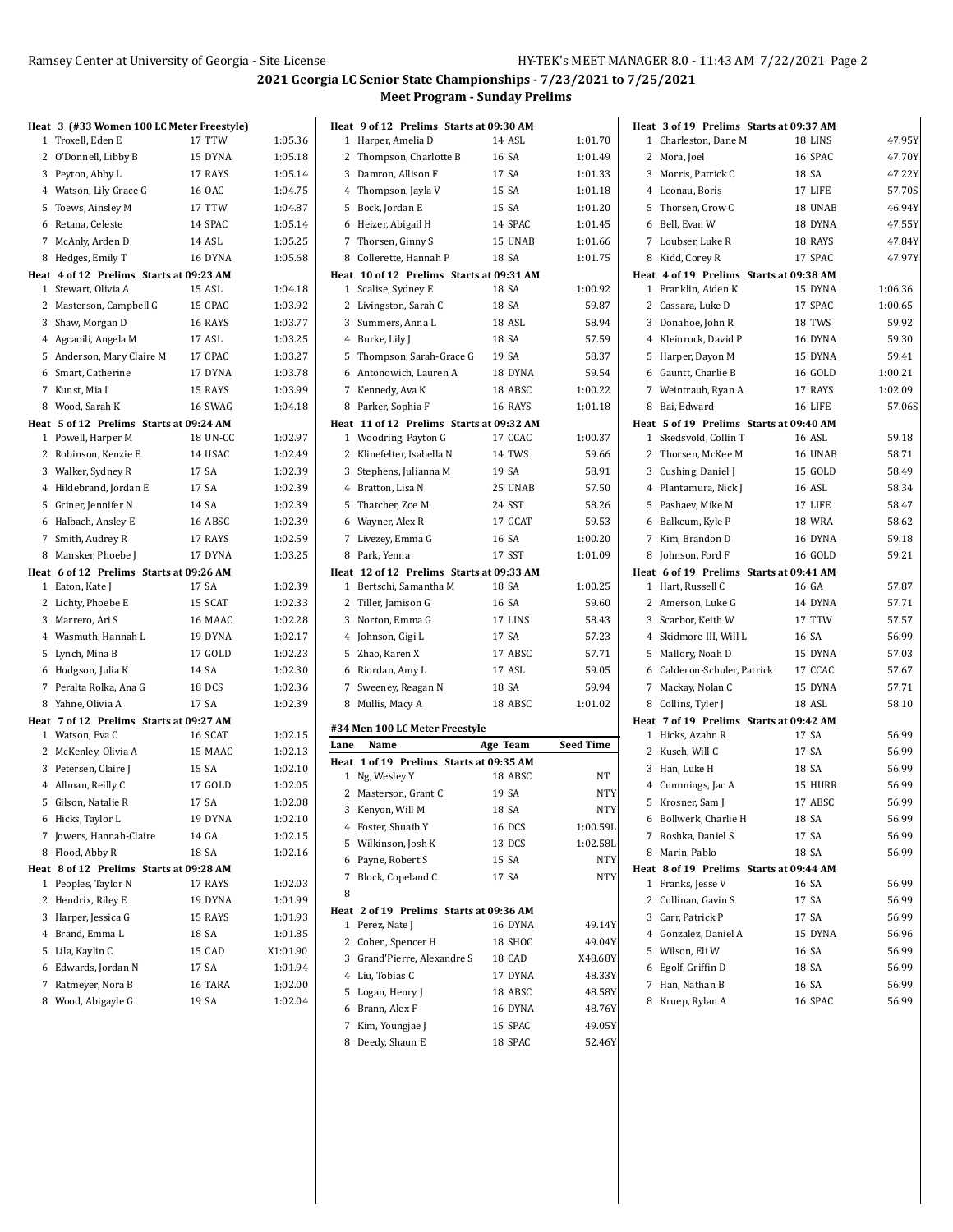# **2021 Georgia LC Senior State Championships - 7/23/2021 to 7/25/2021 Meet Program - Sunday Prelims**

| Heat 9 (#34 Men 100 LC Meter Freestyle)  |                  | Heat 15 of 19 Prelims Starts at 09:52 AM |          |            | Heat 2 of 10 Prelims Starts at 09:59 AM |                  |           |
|------------------------------------------|------------------|------------------------------------------|----------|------------|-----------------------------------------|------------------|-----------|
| 1 Hinson, Jason C                        | 56.89<br>17 SA   | 1 Washington, Sebastian L                | 16 DYNA  | 54.71      | 1 Varrone, Gigi F                       | 15 DYNA          | NT        |
| 2 Brevard, Will E                        | 56.88<br>18 MAAC | 2 Wylie, Ryan G                          | 18 ABSC  | 54.58      | 2 Hedges, Emily T                       | 16 DYNA          | 29.22     |
| 3 Sharabura, Eric G                      | 56.87<br>16 DYNA | 3 Bengston, Beau R                       | 18 TTW   | 54.54      | 3 Woodring, Payton G                    | 17 CCAC          | 28.86     |
| 4 Gallagher, Cal M                       | 18 ASL<br>56.75  | 4 Medley, Nathan P                       | 16 TRSC  | 54.53      | 4 Watson, Lily Grace G                  | 16 OAC           | 27.59     |
| 5 Snow, Connor H                         | 17 SA<br>56.83   | 5 DenBrok, Tristan D                     | 16 SA    | 54.53      | 5 O'Donnell, Libby B                    | 15 DYNA          | 27.87     |
| 6 Michaeli, Daniel                       | 56.87<br>16 SA   | 6 De Grijze, Kevin                       | 19 SA    | 54.57      | 6 Bender, Alexis D                      | 19 SPAC          | 28.90     |
| 7 Cameron, Zachary I                     | 17 SUMM<br>56.88 | 7 Stout, Charlie L                       | 17 SA    | 54.63      | 7 Altera, Ashley K                      | 18 DYNA          | NT        |
| 8 Riordan, Jimmy R                       | 56.93<br>17 ASL  | 8 Schwabauer, Daniel T                   | 15 GCAT  | 54.71      | 8 Ishikawa, Sophia                      | 16 SA            | <b>NT</b> |
| Heat 10 of 19 Prelims Starts at 09:46 AM |                  | Heat 16 of 19 Prelims Starts at 09:53 AM |          |            | Heat 3 of 10 Prelims Starts at 10:00 AM |                  |           |
| 1 Nordstrom, Benjamin T                  | 18 MAAC<br>56.70 | 1 Renier, Luke J                         | 18 TWS   | 54.51      | 1 Watson, Eva C                         | 16 SCAT          | 27.56     |
| 2 Buzzelli, AJ J                         | 56.67<br>17 RAYS | 2 Schroeder, Tyler B                     | 17 SA    | 54.41      | 2 Smart, Catherine                      | 17 DYNA          | 27.40     |
| 3 Price, Trevor N                        | 16 ASL<br>56.61  | 3 Dunham, Bradley T                      | 21 SA    | 54.17      | 3 Heizer, Abigail H                     | 14 SPAC          | 27.22     |
| 4 Vincent, Braden B                      | 56.59<br>17 RAYS | 4 Sasser, Brett G                        | 18 SA    | 54.05      | 4 Norton, Emma G                        | 17 LINS          | 26.29     |
| 5 Wilhelm, Jacob B                       | 16 USAC<br>56.59 | 5 Smith, Noah W                          | 15 UNRAY | 54.07      | 5 Peralta Rolka, Ana G                  | 18 DCS           | 26.73     |
| 6 Garwold, Ian C                         | 17 ASL<br>56.63  | 6 Steele, Matthew P                      | 18 SA    | 54.33      | 6 Kennedy, Catherine R                  | 17 SWAG          | 27.27     |
| 7 Casey, Simon T                         | 56.69<br>16 ABSC | 7 Roach, Seth C                          | 17 SCAT  | 54.44      | 7 Richardson, Jory N                    | 16 MAAC          | 27.48     |
| 8 Reiser, Ethan J                        | 16 SA<br>56.72   | 8 Patterson, Nolan W                     | 16 GA    | 54.51      | 8 Fannin, Mattie M                      | 16 RAYS          | 27.59     |
| Heat 11 of 19 Prelims Starts at 09:47 AM |                  | Heat 17 of 19 Prelims Starts at 09:54 AM |          |            | Heat 4 of 10 Prelims Starts at 10:00 AM |                  |           |
| 1 Burnley, Blake C                       | 56.51<br>16 SA   | 1 Shaheen, Jonathan M                    | 20 BUZZ  | 53.81      | 1 Jowers, Hannah-Claire                 | 14 GA            | 32.00     |
| 2 Margarite, Anthony                     | 56.49<br>18 DYNA | 2 Wakeland, Clark D                      | 21 BUZZ  | 53.03      | 2 Walker, Sydney R                      | 17 SA            | 31.79     |
| 3 Gray, Aiden N                          | 16 GCAT<br>56.42 | 3 McClain, Ben H                         | 18 LINS  | 52.11      | 3 Lillie, Nanami K                      | 18 SA            | 31.79     |
| 4 Xiao, James                            | 56.21<br>16 ABSC | 4 Lim, Ananda C                          | 21 LINS  | 51.28      | 4 Jaillet, Caitlin G                    | 16 SA            | 31.79     |
| 5 Wooldridge, Tyler D                    | 17 GA<br>56.26   | 5 Scruggs, Riley R                       | 20 SA    | 51.80      | 5 Warta, Rachel M                       | 15 GOLD          | 31.79     |
| 6 Sandberg, Luke R                       | 56.48<br>15 DYNA | 6 Parker, Sam E                          | 18 GCAT  | 52.39      | 6 Davis-Richardson, Mia M               | 16 SA            | 31.79     |
| 7 Sutter, Zachary J                      | 15 SPAC<br>56.50 | 7 Williams, William A                    | 19 NWGA  | 53.24      | 7 Fortin, Ashley E                      | 17 RAYS          | 31.97     |
| 8 Rinaldi, Michael G                     | 15 GOLD<br>56.58 | 8 Steinhauer, Craig D                    | 16 DYNA  | 53.94      | 8 Beelner, Vica M                       | 20 DYNA          | 1:11.59   |
| Heat 12 of 19 Prelims Starts at 09:48 AM |                  | Heat 18 of 19 Prelims Starts at 09:55 AM |          |            | Heat 5 of 10 Prelims Starts at 10:02 AM |                  |           |
| 1 Enabnit, Conor C                       | 16 TWS<br>56.12  | 1 Calderon-Schuler, Anthony              | 20 CCAC  | 53.73      | 1 Thatcher, Mia N                       | 19 SST           | 31.78     |
| 2 Prestel, Ben D                         | 55.98<br>21 RAYS | 2 Thatcher, Joel W                       | 23 SST   | 52.95      | 2 Lila, Kimberly M                      | 17 CAD           | X31.76    |
| 3 Long, Liam                             | 55.88<br>15 DYNA | 3 Valdez, Roman                          | 17 CCAC  | 52.09      | 3 Caceres, Sophia L                     | 17 SA            | 31.67     |
| 4 Panessa, Sonny S                       | 55.82<br>15 RAYS | 4 Aikins, Jack H                         | 18 SA    | 50.40      | 4 Masterson, Campbell G                 | 15 CPAC          | 31.61     |
| 5 Bataillon, Daniel D                    | 17 DYNA<br>55.83 | 5 Sergile, Sebastien X                   | 17 SA    | 51.75      | 5 Smith, Hunter R                       | 20 MAAC          | 31.65     |
| 6 Sukirya, Devesh                        | 55.90<br>17 SPAC | 6 Bethel, Henry                          | 18 CCAC  | 52.30      | 6 Peyton, Abby L                        | 17 RAYS          | 31.72     |
| 7 McCabe, Keaton H                       | 56.00<br>18 TARA | 7 Castro, Jose M                         | 18 SA    | 53.15      | 7 King, Amanda D                        | 17 SA            | 31.77     |
| 8 Richardson, Noah L                     | 18 SA<br>56.12   | 8 Mitchell, Jake T                       | 20 ABSC  | 53.92      | 8 Lillie, Lila M                        | 15 SA            | 31.79     |
| Heat 13 of 19 Prelims Starts at 09:50 AM |                  | Heat 19 of 19 Prelims Starts at 09:57 AM |          |            | Heat 6 of 10 Prelims Starts at 10:03 AM |                  |           |
| 1 Holland, Owen O                        | 55.75<br>18 SA   | 1 Jones, Gavin S                         | 17 ABSC  | 53.27      | 1 Marrero, Ari S                        | 16 MAAC          | 31.53     |
| 2 Huang, Daniel                          | 16 ABSC<br>55.48 | 2 Solomon, Arion                         | 20 UNSCA | 52.73      | 2 Hildebrand, Jordan E                  | 17 SA            | 31.41     |
| 3 Gavin, William G                       | 15 LIFE<br>55.46 | 3 Kaye, Charlie D                        | 20 SA    | 52.00      | 3 Windham, Lilly R                      | 16 RAYS          | 31.27     |
| 4 Burch, Hudson C                        | 15 ASL<br>55.16  | 4 Magahey, Jake M                        | 19 SA    | 49.89      | 4 Retana, Celeste                       | 14 SPAC          | 31.05     |
| 5 McClain, Mitch W                       | 55.24<br>16 LINS | 5 Norton, Mitchell J                     | 19 LINS  | 51.38      | 5 Shaw, Morgan D                        | 16 RAYS          | 31.15     |
| 6 Shine, Evan                            | 17 DYNA<br>55.47 | 6 Pittenger, TJ J                        | 18 SA    | 52.27      | 6 Petersen, Claire J                    | 15 SA            | 31.29     |
| 7 Hovis, Cj T                            | 19 GOLD<br>55.56 | 7 Steele, Benjamin H                     | 18 SA    | 53.08      | 7 Tashlein, Sydney C                    | 17 SA            | 31.41     |
| 8 Irwin, Ben G                           | 16 SA<br>55.78   | 8 Jones, Stephen R                       | 17 SST   | 53.89      | 8 Gale, Cosy R                          | 15 RAYS          | 31.60     |
| Heat 14 of 19 Prelims Starts at 09:51 AM |                  |                                          |          |            | Heat 7 of 10 Prelims Starts at 10:03 AM |                  |           |
| 1 Brand, Noah E                          | 20 SA<br>55.15   | #35 Women 50 LC Meter Butterfly          |          |            | 1 Brand, Emma L                         | 18 SA            | 31.02     |
| 2 Shah, Saavan N                         | 17 SA<br>55.11   | Lane<br>Name                             | Age Team | Seed Time  | 2 Tell, Greta M                         | 15 MAAC          | 30.94     |
| 3 Freudenstein, Carter M                 | 54.95<br>16 BA   | Heat 1 of 10 Prelims Starts at 09:58 AM  |          |            | 3 Kerber, Claire E                      |                  | 30.89     |
| 4 Lowe, Zach F                           | 19 RAYS          | $\mathbf{1}$                             |          |            | 4 Robinson, Kenzie E                    | 17 SA<br>14 USAC | 30.87     |
|                                          | 54.88            | $\overline{c}$                           |          |            |                                         |                  |           |
| 5 Shannon II, TJ A                       | 18 SA<br>54.93   | 3 Van der Wall, Nanna T                  | 17 SA    | NTY        | 5 Agcaoili, Angela M                    | 17 ASL           | 30.88     |
| 6 Yin, Dylan C                           | 17 GA<br>55.02   | 4 Sparacino, Elizabeth                   | 20 SA    | NTY        | 6 Lila, Kristine E                      | 13 CAD           | X30.92    |
| 7 Grand'Pierre, Raphael E                | 16 CAD<br>55.14  | 5 Smith, L.C. C                          | 15 DYNA  | NTY        | 7 Bradshaw, Emily E                     | 15 GCAT          | 30.95     |
| 8 Rosales Olivas, Sebastian S            | 17 GCAT<br>55.15 | 6 Maschmeier, Sara R                     | 17 DYNA  | <b>NTY</b> | 8 Peoples, Taylor N                     | 17 RAYS          | 31.03     |
|                                          |                  | 7                                        |          |            |                                         |                  |           |

8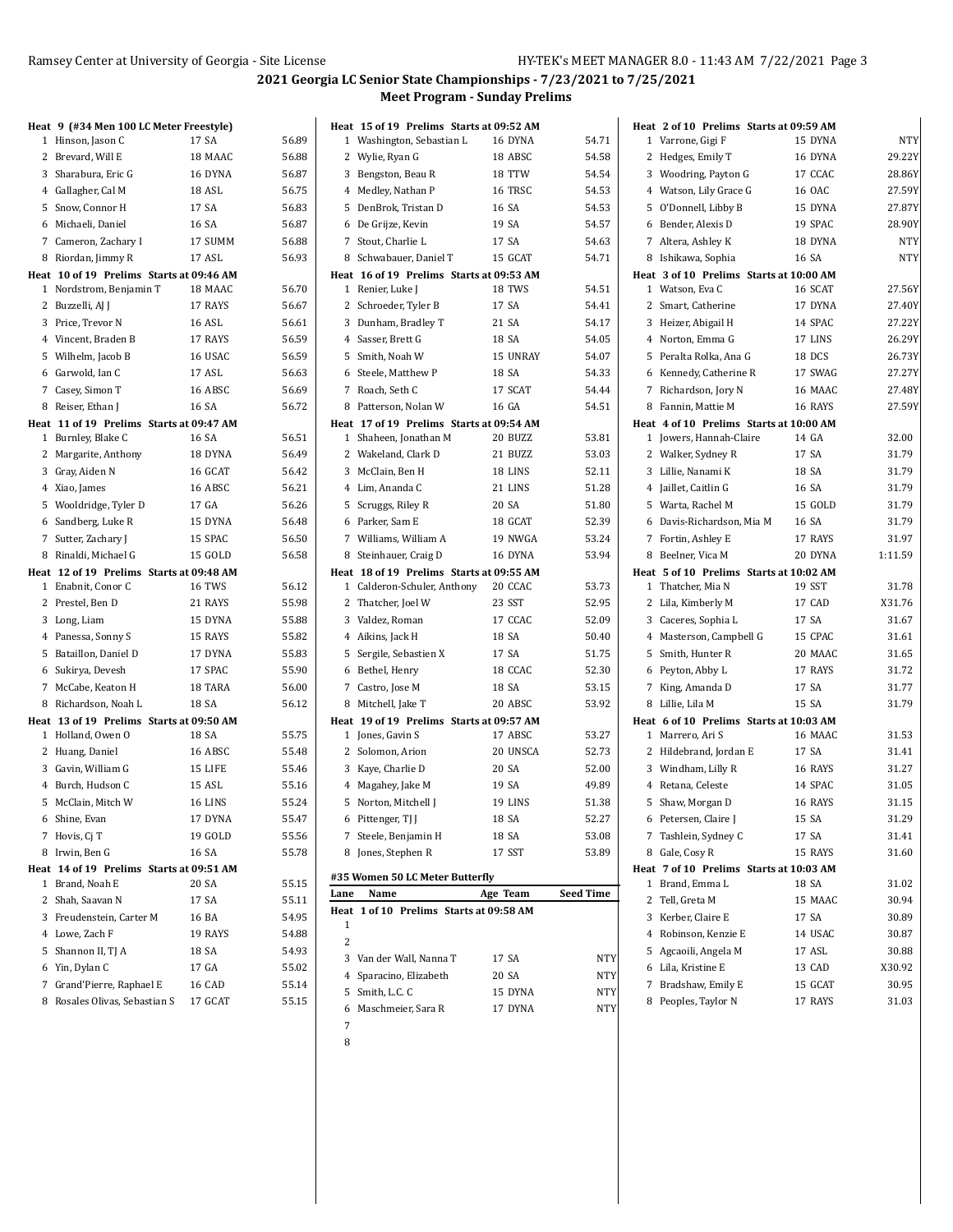|                   | Heat 8 (#35 Women 50 LC Meter Butterfly) |                   |                  |
|-------------------|------------------------------------------|-------------------|------------------|
| 1                 | Kunst, Mia I                             | 15 RAYS           | 30.76            |
|                   | 2 Young, Ansley E                        | 16 RAYS           | 30.44            |
|                   | 3 Mullis, Macy A                         | 18 ABSC           | 29.92            |
|                   | 4 Gucky, Hampton M                       | 17 RAYS           | 28.96            |
|                   | 5 Sweeney, Reagan N                      | 18 SA             | 29.39            |
|                   | 6 Horne, Rachael A                       | 18 RAYS           | 30.02            |
|                   | 7 Byerly, Gracie Anne A                  | 16 TWS            | 30.67            |
|                   | 8 Stewart, Olivia A                      | 15 ASL            | 30.86            |
|                   | Heat 9 of 10 Prelims Starts at 10:05 AM  |                   |                  |
|                   | 1 Diehl, Lauren E                        | 18 GA             | 30.71            |
|                   | 2 Thompson, Jayla V                      | 15 SA             | 30.27            |
|                   | 3 Byerly, Allie C                        | 14 TWS            | 29.64            |
|                   | 4 Van Brunt, Gaby M                      | 15 GCAT           | 28.02            |
|                   | 5 Summers, Anna L                        | 18 ASL            | 29.30            |
|                   | 6 Laney, Hally K                         | 18 MAAC           | 30.01            |
|                   | 7 Reid, Phoebe G                         | 17 CCAC           | 30.61            |
|                   | 8 Kennedy, Ava K                         | 18 ABSC           | 30.85            |
|                   | Heat 10 of 10 Prelims Starts at 10:06 AM |                   |                  |
|                   | 1 Harper, Amelia D                       | 14 ASL            | 30.67            |
|                   | 2 Rucker, Tori H                         | 19 GCAT           | 30.11            |
|                   | 3 Livingston, Sarah C                    | 18 SA             | 29.63            |
|                   | 4 Smith, Tatum N                         | 20 DYNA           | 27.54            |
|                   | 5 Klinefelter, Isabella N                | 14 TWS            | 29.10            |
|                   | 6 Parker, Sophia F                       | 16 RAYS           | 29.99            |
|                   | 7 Flood, Abby R                          | 18 SA             | 30.47            |
|                   | 8 Johann, Rachel F                       | <b>16 ASL</b>     | 30.81            |
|                   |                                          |                   |                  |
|                   | #36 Men 50 LC Meter Butterfly            |                   |                  |
|                   | Name                                     | Age Team          | <b>Seed Time</b> |
|                   | 1 of 12 Prelims Starts at 10:06 AM       |                   |                  |
| 1                 |                                          |                   |                  |
| Lane<br>Heat<br>2 |                                          |                   |                  |
|                   | 3 Ng, Wesley Y                           | 18 ABSC           | NT               |
|                   | 4 Bethel, Henry                          | 18 CCAC           | 35.14Y           |
| 5                 | Hicks, Azahn R                           | 17 SA             | <b>NTY</b>       |
| 6                 |                                          |                   |                  |
| 7                 |                                          |                   |                  |
| 8                 |                                          |                   |                  |
|                   | Heat 2 of 12 Prelims Starts at 10:07 AM  |                   |                  |
| 1                 |                                          |                   |                  |
|                   | 2 Wylie, Ryan G                          | 18 ABSC           | 25.08Y           |
| 3                 | Snow, Isaac A                            | 18 WRA            | 24.91Y           |
|                   | 4 Gray, Aiden N                          | 16 GCAT           | 24.77Y           |
| 5                 | Watts, Donovan C                         | 17 DYNA           | 24.78Y           |
|                   | 6 Hovis, Cj T                            | 19 GOLD           | 25.02Y           |
| 7                 | Gallagher, Cal M                         | 18 ASL            | 27.91Y           |
| 8                 |                                          |                   |                  |
|                   | Heat 3 of 12 Prelims Starts at 10:08 AM  |                   |                  |
| 1                 | Valdez, Roman                            | 17 CCAC           | 24.62Y           |
| $\overline{c}$    | Steinhauer, Craig D                      | 16 DYNA           | 24.11Y           |
|                   | 3 Norton, Mitchell J                     | 19 LINS           | 22.95Y           |
|                   | 4 Kidd, Corey R                          | 17 SPAC           | 29.42            |
|                   | 5 Mora, Joel                             | 16 SPAC           | 29.96            |
|                   | 6 Bell, Evan W                           | 18 DYNA           | 24.01Y           |
|                   | 7 Shine, Evan<br>8 Lucas, Michael A      | 17 DYNA<br>20 DAQ | 24.26Y<br>24.69Y |

|                |                       | Heat 4 of 12 Prelims Starts at 10:09 AM            |       |
|----------------|-----------------------|----------------------------------------------------|-------|
| $\mathbf{1}$   | Krosner, Sam J        | 17 ABSC                                            | 28.89 |
| 2              | Hines, Will K         | 16 ABSC                                            | 28.89 |
|                | 3 Cummings, Jac A     | 15 HURR                                            | 28.89 |
|                | 4 Kenny, Gavin T      | 17 SA                                              | 28.89 |
|                | 5 Xiao, James         | 16 ABSC                                            | 28.89 |
|                | 6 Irwin, Ben G        | 16 SA                                              | 28.89 |
| $\overline{7}$ | Eickman, Will R       | 17 NWGA                                            | 28.89 |
|                | 8 Januzelli, Carter J | 21 SA                                              | 28.89 |
|                |                       | Heat 5 of 12 Prelims Starts at 10:10 AM            |       |
|                | 1 Balkcum, Kyle P     | <b>18 WRA</b>                                      | 28.85 |
| 2              | Harper, Dayon M       | 15 DYNA                                            | 28.79 |
|                | 3 McCabe, Keaton H    | 18 TARA                                            | 28.75 |
|                | 4 Vijayvergiya, Nik   | 18 SA                                              | 28.73 |
|                | 5 Cassara, Luke D     | 17 SPAC                                            | 28.74 |
|                | 6 Kruep, Rylan A      | 16 SPAC                                            | 28.78 |
| $\overline{7}$ | Sandberg, Luke R      | 15 DYNA                                            | 28.79 |
|                | 8 Johnson, William B  | 16 ABSC                                            | 28.89 |
|                |                       | Heat 6 of 12 Prelims Starts at 10:10 AM            |       |
| 1              | Buzzelli, AJ J        | 17 RAYS                                            | 28.67 |
| $\mathbf{2}$   | Zhu, Andy             | 17 GA                                              | 28.64 |
|                | 3 Garwold, Ian C      | 17 ASL                                             | 28.58 |
|                | 4 Carr, Patrick P     | 17 SA                                              | 28.50 |
|                | 5 Franklin, Aiden K   | 15 DYNA                                            | 28.50 |
|                | 6 Roach. Seth C       | 17 SCAT                                            | 28.64 |
| $\overline{7}$ | Deedy, Shaun E        | 18 SPAC                                            | 28.66 |
|                | 8 Summers, K.J. T     | 18 DAQ                                             | 28.73 |
| $\mathbf{1}$   | Huang, Daniel         | Heat 7 of 12 Prelims Starts at 10:11 AM<br>16 ABSC | 28.45 |
|                | 2 Manuel, Jaden A     | 17 DAQ                                             | 28.44 |
| 3              | Foster, Shuaib Y      | 16 DCS                                             | 28.36 |
|                | 4 Carey, Javin A      | 20 DAQ                                             | 28.32 |
| 5              | Brevard, Will E       | 18 MAAC                                            | 28.33 |
|                | 6 Huff, Bentley B     | 17 TWS                                             | 28.36 |
|                | 7 Pashaev, Mike M     | 17 LIFE                                            | 28.45 |
|                | 8 Wilkinson, Josh K   | 13 DCS                                             | 28.47 |
|                |                       | Heat 8 of 12 Prelims Starts at 10:12 AM            |       |
|                | 1 Wood, Tyler J       | 17 GCAT                                            | 28.24 |
|                | 2 Dibkey, Kadin R     | 15 GCAT                                            | 28.07 |
|                | 3 Best, Aidan C       | 17 SWAG                                            | 27.92 |
|                | 4 Vincent, Braden B   | 17 RAYS                                            | 27.90 |
|                | 5 Scarbor, Keith W    | 17 TTW                                             | 27.90 |
|                | 6 Reinhold, Logan A   | 16 SPAC                                            | 27.98 |
| 7              | Riordan, Jimmy R      | 17 ASL                                             | 28.14 |
|                | 8 Mallory, Noah D     | 15 DYNA                                            | 28.27 |
|                |                       | Heat 9 of 12 Prelims Starts at 10:13 AM            |       |
| 1              | Bai, Edward           | 16 LIFE                                            | 27.88 |
| $\mathbf{2}$   | Renier, Luke J        | 18 TWS                                             | 27.67 |
|                | 3 Gavin, William G    | 15 LIFE                                            | 27.59 |
|                | 4 Malone, Matthew J   | 16 SA                                              | 27.52 |
| 5              | Panessa, Sonny S      | 15 RAYS                                            | 27.53 |
|                | 6 Carroll, John D     | 20 NWGA                                            | 27.61 |
| 7              | Medley, Nathan P      | 16 TRSC                                            | 27.71 |
|                | 8 Wilhelm, Jacob B    | 16 USAC                                            | 27.89 |

|      | Heat 10 of 12 Prelims Starts at 10:13 AM |               |                  |
|------|------------------------------------------|---------------|------------------|
|      | 1 Pisipati, Adhith                       | 19 LIFE       | 27.36            |
|      | 2 Sutter, Zachary J                      | 15 SPAC       | 26.99            |
|      | 3 Brand, Noah E                          | 20 SA         | 26.57            |
|      | 4 Seymour, Aaron D                       | 17 GCAT       | 25.81            |
|      | 5 Clayton, Miles M                       | 17 SPAC       | 26.16            |
|      | 6 Hinson, Jason C                        | 17 SA         | 26.89            |
|      | 7 Prestel, Ben D                         | 21 RAYS       | 27.11            |
|      | 8 Bollwerk, Charlie H                    | 18 SA         | 27.52            |
|      | Heat 11 of 12 Prelims Starts at 10:14 AM |               |                  |
|      | 1 Grand'Pierre, Raphael E                | 16 CAD        | 27.27            |
|      | 2 Smith, Noah W                          | 15 UNRAY      | 26.93            |
|      | 3 Bengston, Beau R                       | 18 TTW        | 26.31            |
|      | 4 Beamon, John H                         | 18 SPAC       | 25.50            |
| 5    | Jones, Stephen R                         | 17 SST        | 25.98            |
|      | 6 Holland, Owen O                        | 18 SA         | 26.88            |
|      | 7 Lin, Preston C                         | 17 SPAC       | 27.10            |
|      | 8 Price, Trevor N                        | 16 ASL        | 27.46            |
|      | Heat 12 of 12 Prelims Starts at 10:15 AM |               |                  |
|      | 1 Burch, Hudson C                        | 15 ASL        | 27.25            |
|      | 2 Aikins, Jack H                         | 18 SA         | 26.90            |
|      | 3 Solomon, Arion                         | 20 UNSCA      | 26.24            |
|      | 4 Sacca, Peter A                         | 18 SPAC       | 24.61            |
|      | 5 Rosales Olivas, Sebastian S            | 17 GCAT       | 25.94            |
|      | 6 Thatcher, Joel W                       | 23 SST        | 26.57            |
|      | 7 Schroeder, Tyler B                     | 17 SA         | 27.03            |
| 8    | Mann, Ben B                              | 20 SA         | 27.38            |
|      | #37 Women 200 LC Meter IM                |               |                  |
|      |                                          |               |                  |
|      |                                          |               |                  |
| Lane | Name                                     | Age Team      | <b>Seed Time</b> |
| 1    | Heat 1 of 11 Prelims Starts at 10:15 AM  |               |                  |
| 2    |                                          |               |                  |
|      | 3 Van der Wall, Nanna T                  | 17 SA         | <b>NTY</b>       |
|      | 4 Caceres, Sophia L                      | 17 SA         | <b>NTY</b>       |
| 5    | Izaguirre, Caroline G                    | 20 SA         | <b>NTY</b>       |
| 6    |                                          |               |                  |
| 7    |                                          |               |                  |
| 8    |                                          |               |                  |
|      | Heat 2 of 11 Prelims Starts at 10:19 AM  |               |                  |
| 1    | McKenley, Olivia A                       | 15 MAAC       | 2:14.29Y         |
|      | 2 Privett, Audrey N                      | 16 SPAC       | 2:14.14Y         |
| 3    | Scharff, Caroline I                      | 15 SA         | 2:13.65Y         |
| 4    | Jahns, Sarah E                           | 20 GA         | 2:13.54Y         |
| 5    | Zhuo, Ivy Y                              | 15 DYNA       | 2:13.65Y         |
|      | 6 Gaines, Caroline E                     | 15 DYNA       | 2:13.79Y         |
|      | 7 Mattson, Holly J                       | 15 HURR       | 2:14.17Y         |
|      | 8 Sansome, Millie k                      | 20 ABSC       | NT               |
|      | Heat 3 of 11 Prelims Starts at 10:22 AM  |               |                  |
|      | 1 Varrone, Gigi F                        | 15 DYNA       | 2:13.46Y         |
| 2    | Byerly, Gracie Anne A                    | <b>16 TWS</b> | 2:12.85Y         |
|      | 3 Fortin, Ashley E                       | 17 RAYS       | 2:11.87Y         |
|      | 4 Burke, Hanna M                         | 16 GA         | 2:11.64Y         |
|      | 5 Smith, Audrey R                        | 17 RAYS       | 2:11.71Y         |
|      | 6 Diehl, Lindsey M                       | 16 GA         | 2:12.23Y         |
|      | 7 Warta, Rachel M                        | 15 GOLD       | 2:13.22Y         |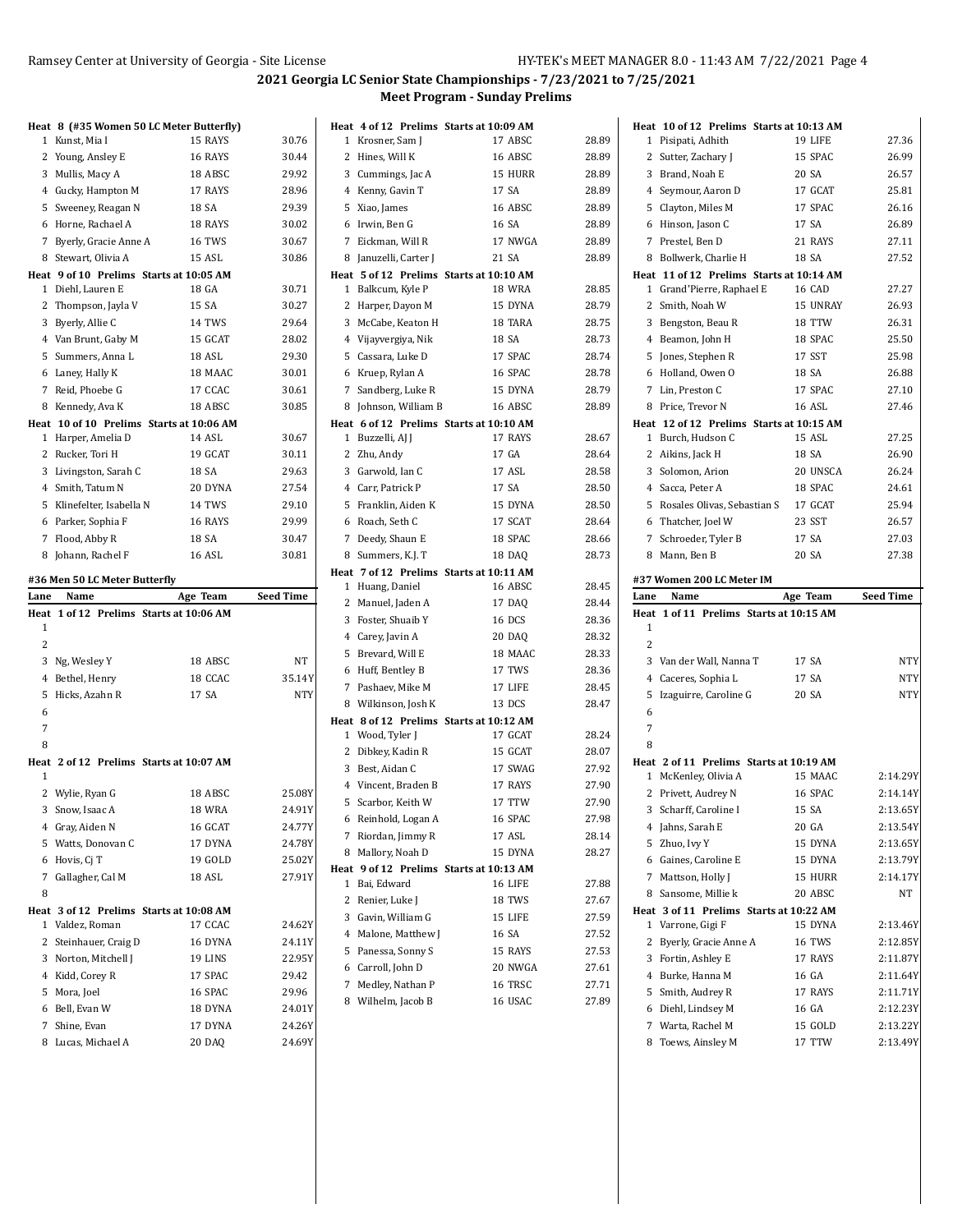|   | Heat 4 (#37 Women 200 LC Meter IM)                            |         |          |
|---|---------------------------------------------------------------|---------|----------|
|   | 1 Lillie, Lila M                                              | 15 SA   | 2:11.56Y |
|   | 2 Windham, Lilly R                                            | 16 RAYS | 2:11.04Y |
|   | 3 Kerber, Kate A                                              | 15 SA   | 2:10.51Y |
|   | 4 Altera, Ashley K                                            | 18 DYNA | 2:09.49Y |
|   | 5 Todebush, Rachel J                                          | 16 SPAC | 2:10.19Y |
|   | 6 Petrie, Daphne B                                            | 15 DYNA | 2:10.68Y |
|   | 7 Hendrix, Riley E                                            | 19 DYNA | 2:11.56Y |
|   | 8 Bender, Alexis D                                            | 19 SPAC | 2:11.60Y |
|   | Heat 5 of 11 Prelims Starts at 10:27 AM                       |         |          |
|   | 1 Thorsen, Ginny S                                            | 15 UNAB | 2:41.49  |
|   | 2 Norris, Claire                                              | 15 ASL  | 2:38.96  |
|   | 3 Johann, Rachel F                                            | 16 ASL  | 2:37.36  |
|   | 4 Fannin, Mattie M                                            | 16 RAYS | 2:36.21  |
|   | 5 Park, Yenna                                                 | 17 SST  | 2:36.75  |
|   | 6 Heizer, Abigail H                                           | 14 SPAC | 2:37.76  |
|   | 7 Anderson, Mary Claire M                                     | 17 CPAC | 2:40.90  |
|   | 8 Beelner, Vica M                                             | 20 DYNA | 5:17.78  |
|   | Heat 6 of 11 Prelims Starts at 10:33 AM<br>1 Winters, Kayla A | 19 SA   | 2:33.69  |
|   | 2 Zaleski, Ally E                                             | 16 SA   | 2:33.69  |
|   | 3 Flood, Abby R                                               | 18 SA   | 2:33.69  |
|   | 4 Damron, Allison F                                           | 17 SA   | 2:33.69  |
|   | 5 Gilson, Natalie R                                           | 17 SA   | 2:33.69  |
|   | 6 Blair, Caroline K                                           | 17 SA   | 2:33.69  |
|   | 7 Tom, Caroline R                                             | 16 SA   | 2:33.69  |
|   | 8 Hedges, Emily T                                             | 16 DYNA | 2:34.22  |
|   | Heat 7 of 11 Prelims Starts at 10:36 AM                       |         |          |
|   | 1 Mesihovic, Sara                                             | 17 SA   | 2:33.69  |
|   | 2 Bertschi, Samantha M                                        | 18 SA   | 2:33.50  |
|   | 3 Drawdy, Grace G                                             | 18 SA   | 2:33.09  |
|   | 4 Sparacino, Elizabeth                                        | 20 SA   | 2:32.89  |
|   | 5 Allard, Marianne G                                          | 21 SA   | 2:32.96  |
|   | 6 Guichard, Caroline C                                        | 17 SA   | 2:33.26  |
|   | 7 Godleski, Cheyanne R                                        | 18 SA   | 2:33.69  |
|   | 8 Tully, Charlotte R                                          | 15 SA   | 2:33.69  |
|   | Heat 8 of 11 Prelims Starts at 10:38 AM                       |         |          |
|   | 1 Cooper, Amelia C                                            | 17 SA   | 2:32.34  |
|   | 2 Carey, Juliana                                              | 20 GA   | 2:31.77  |
|   | 3 Jenny, Morgan E                                             | 15 SA   | 2:31.17  |
|   | 4 Antonowich, Lauren A                                        | 18 DYNA | 2:30.74  |
|   | 5 Dukat, Cameron E                                            | 17 SA   | 2:30.95  |
|   | 6 Tashlein, Sydney C                                          | 17 SA   | 2:31.55  |
| 7 | Byerly, Allie C                                               | 14 TWS  | 2:31.91  |
|   | 8 Agcaoili, Angela M                                          | 17 ASL  | 2:32.87  |
|   | Heat 9 of 11 Prelims Starts at 10:41 AM                       |         |          |
| 1 | Kasik, Allie E                                                | 15 SA   | 2:30.41  |
|   | 2 Ratmeyer, Nora B                                            | 16 TARA | 2:28.34  |
|   | 3 Singletary, Madeline W                                      | 18 SA   | 2:26.31  |
|   | 4 Bratton, Lisa N                                             | 25 UNAB | 2:17.01  |
|   | 5 Starnes, Sydney A                                           | 15 SA   | 2:23.50  |
|   | 6 Edwards, Jordan N                                           | 17 SA   | 2:27.33  |
|   | 7 Diehl, Lauren E                                             | 18 GA   | 2:29.88  |
|   | 8 Wasmuth, Hannah L                                           | 19 DYNA | 2:30.57  |

| Heat         |                                                                   | 10 of 11 Prelims Starts at 10:44 AM |                      |
|--------------|-------------------------------------------------------------------|-------------------------------------|----------------------|
| 1            | Mansker, Phoebe J                                                 | 17 DYNA                             | 2:30.25              |
| 2            | Hicks, Taylor L                                                   | 19 DYNA                             | 2:28.28              |
|              | 3 Taylor, Jenna L                                                 | 16 SA                               | 2:26.13              |
|              | 4 Johnson, Gigi L                                                 | 17 SA                               | 2:16.37              |
|              | 5 Burke, Lily J                                                   | 18 SA                               | 2:20.62              |
|              | 6 Wayner, Alex R                                                  | 17 GCAT                             | 2:26.76              |
|              | 7 Allibone, Jessica                                               | 17 SA                               | 2:29.57              |
|              | 8 Wood, Abigayle G                                                | 19 SA                               | 2:30.56              |
|              | Heat 11 of 11 Prelims Starts at 10:47 AM                          |                                     |                      |
| $\mathbf{1}$ | Laney, Hally K                                                    | 18 MAAC                             | 2:30.00              |
| 2            | Horne, Rachael A                                                  | 18 RAYS                             | 2:28.13              |
| 3            | Riordan, Amy L                                                    | 17 ASL                              | 2:25.33              |
|              | 4 Gingrich, Leah N                                                | 31 HURR                             | 2:16.33              |
| 5            | Brown, Portia                                                     | 20 ABSC                             | 2:18.23              |
| 6            | Stevens, Lindsay G                                                | 16 SA                               | 2:26.48              |
| 7            | Tiller, Jamison G                                                 | 16 SA                               | 2:29.50              |
| 8            | Britt, Hayden E                                                   | 16 SA                               | 2:30.44              |
|              |                                                                   |                                     |                      |
|              | #38 Men 200 LC Meter IM<br>Name                                   |                                     |                      |
| Lane         |                                                                   | Age Team                            | <b>Seed Time</b>     |
| 1            | Heat 1 of 13 Prelims Starts at 10:50 AM                           |                                     |                      |
|              | 2 Murphy, Camden Y                                                | 22 ABSC                             | NΤ                   |
| 3            | Ng, Wesley Y                                                      | 18 ABSC                             | NT                   |
|              | 4 Snow, Isaac A                                                   | <b>18 WRA</b>                       | 2:02.90Y             |
| 5            | Brann, Alex F                                                     | 16 DYNA                             | 2:07.45Y             |
|              | 6 Villagomez, Rodrigo                                             | 18 SA                               | <b>NTY</b>           |
| 7            | Payne, Robert S                                                   | 15 SA                               | <b>NTY</b>           |
| 8            |                                                                   |                                     |                      |
|              | Heat 2 of 13 Prelims Starts at 10:52 AM                           |                                     |                      |
|              | 1 Mackay, Nolan C                                                 | 15 DYNA                             | 2:02.27Y             |
| 2            | Enabnit, Conor C                                                  | <b>16 TWS</b>                       | 2:01.91Y             |
|              | 3 Wood, Tyler J                                                   | 17 GCAT                             | 2:00.99Y             |
|              | 4 Skedsvold, Collin T                                             | 16 ASL                              | 2:00.64Y             |
|              | 5 Eickman, Will R                                                 | 17 NWGA                             | 2:00.70Y             |
|              | 6 Price, Trevor N                                                 | 16 ASL                              | 2:01.56Y             |
|              | 7 Donahoe, John R                                                 | 18 TWS                              | 2:02.22Y             |
|              |                                                                   |                                     | 2:02.37Y             |
| 8            | Kleinrock, David P                                                | 16 DYNA                             |                      |
|              | Heat 3 of 13 Prelims Starts at 10:55 AM<br>1 Wooldridge, Thomas J | 17 GA                               | 1:59.89Y             |
|              | 2 Xiao, James                                                     | 16 ABSC                             | 1:59.74Y             |
|              | 3 Bender, Justin C                                                | 17 SPAC                             | 1:59.37Y             |
|              |                                                                   |                                     |                      |
| 4<br>5       | Liu, Tobias C<br>Hart, Russell C                                  | 17 DYNA<br>16 GA                    | 1:59.12Y<br>1:59.33Y |
|              | 6 Ravid, Jonathan                                                 | 18 GOLD                             |                      |
|              |                                                                   |                                     | 1:59.55Y             |
| 7<br>8       | Thorsen, McKee M<br>Reinhold, Logan A                             | 16 UNAB<br>16 SPAC                  | 1:59.79Y<br>1:59.98Y |
|              | Heat 4 of 13 Prelims Starts at 10:57 AM                           |                                     |                      |
| 1            | Cohen, Spencer H                                                  | 18 SHOC                             | 1:58.88Y             |
| 2            | Sharabura, Eric G                                                 | 16 DYNA                             | 2:39.82              |
| 3            | Hudock, Ethan W                                                   | 15 DYNA                             | 2:26.99              |
|              | 4 Shine, Evan                                                     | 17 DYNA                             | 2:24.33              |
|              | 5 Watts, Donovan C                                                | 17 DYNA                             | 2:26.68              |
| 6            | Bates, Eli R                                                      | 15 ABSC                             | 2:34.46              |
| 7            | Johnson, Ford F                                                   | 16 GOLD                             | 1:57.31Y             |
| 8            | Wooldridge, Tyler D                                               | 17 GA                               | 1:58.95Y             |
|              |                                                                   |                                     |                      |

| Han, Luke H<br>18 SA<br>2:21.49<br>1<br>17 SA<br>2<br>Schwandt, Gavin W<br>2:21.49<br>3<br>18 SA<br>2:21.49<br>Pingel, Joshua T<br>Smith, William T<br>17 SPAC<br>2:21.49<br>4<br>17 SA<br>2:21.49<br>5<br>Grottle, Ben A<br>Kenyon, Will M<br>18 SA<br>2:21.49<br>6<br>16 ABSC<br>2:21.49<br>7<br>Huang, Daniel<br>17 SPAC<br>2:23.85<br>8<br>Bray, Liam C<br>Heat 6 of 13 Prelims Starts at 11:03 AM<br>17 SA<br>Roshka, Daniel S<br>2:21.49<br>1<br>18 ASL<br>2<br>Collins, Tyler J<br>2:20.94<br>3<br>2:20.92<br>Plantamura, Nick J<br>16 ASL<br>17 SA<br>Shah, Saavan N<br>2:20.83<br>4<br>Heffner, Kyler W<br>15 SA<br>5<br>2:20.85<br>15 DYNA<br>Gonzalez, Daniel A<br>2:20.93<br>6<br>Nordstrom, Benjamin T<br>18 MAAC<br>2:21.30<br>7<br>Hubbard, Conor B<br>18 SA<br>2:21.49<br>8<br>Heat 7 of 13 Prelims Starts at 11:05 AM<br>Blood, Billy M<br>18 SA<br>2:20.54<br>1<br>2<br>McCabe, Keaton H<br>18 TARA<br>2:20.32<br>16 DYNA<br>2:20.20<br>3<br>Steinhauer, Craig D<br>16 TRSC<br>2:20.10<br>4<br>Medley, Nathan P<br>Wilson, Eli W<br>16 SA<br>5<br>2:20.11<br>17 RAYS<br>2:20.20<br>6 Buzzelli, AJ J<br>18 SA<br>2:20.36<br>7 Kazmi, Connor J<br>8 Valdez, Roman<br>17 CCAC<br>2:20.61<br>Heat 8 of 13 Prelims Starts at 11:08 AM<br>Washington, Sebastian L<br>16 DYNA<br>2:20.04<br>1<br>Grand'Pierre, Alexandre S<br>2<br>18 CAD<br>2:19.66<br>3<br>Perez, Nate J<br>16 DYNA<br>2:19.53<br>Dunham, Bradley T<br>21 SA<br>2:19.48<br>4<br>Seymour, Aaron D<br>17 GCAT<br>2:19.50<br>5<br>Skidmore III, Will L<br>16 SA<br>2:19.66<br>6<br>2:19.84<br>7<br>Jones, Stephen R<br>17 SST<br>2:20.07<br>8<br>Long, Liam<br>15 DYNA<br>Heat 9 of 13 Prelims Starts at 11:11 AM<br>Richardson, Noah L<br>18 SA<br>2:19.45<br>1<br>2:18.83<br>2<br>Culling, Josh C<br>16 LINS<br>3<br>Hight, Barrett B<br>17 UN<br>2:18.73<br>16 ABSC<br>4<br>Kennedy, Garrett S<br>2:18.42<br>16 DYNA<br>5<br>Kim, Brandon D<br>2:18.67<br>18 TWS<br>6 Renier, Luke J<br>2:18.83<br>7 Larrazabal, Jacob T<br>18 SA<br>2:19.39<br>16 SA<br>Kjaerulff, Nicholas<br>2:19.47<br>8 |
|---------------------------------------------------------------------------------------------------------------------------------------------------------------------------------------------------------------------------------------------------------------------------------------------------------------------------------------------------------------------------------------------------------------------------------------------------------------------------------------------------------------------------------------------------------------------------------------------------------------------------------------------------------------------------------------------------------------------------------------------------------------------------------------------------------------------------------------------------------------------------------------------------------------------------------------------------------------------------------------------------------------------------------------------------------------------------------------------------------------------------------------------------------------------------------------------------------------------------------------------------------------------------------------------------------------------------------------------------------------------------------------------------------------------------------------------------------------------------------------------------------------------------------------------------------------------------------------------------------------------------------------------------------------------------------------------------------------------------------------------------------------------------------------------------------------------------------------------------------------------------------------------------------------------------------------------------------------------------------------------------------------------------------------------------------------------------|
|                                                                                                                                                                                                                                                                                                                                                                                                                                                                                                                                                                                                                                                                                                                                                                                                                                                                                                                                                                                                                                                                                                                                                                                                                                                                                                                                                                                                                                                                                                                                                                                                                                                                                                                                                                                                                                                                                                                                                                                                                                                                           |
|                                                                                                                                                                                                                                                                                                                                                                                                                                                                                                                                                                                                                                                                                                                                                                                                                                                                                                                                                                                                                                                                                                                                                                                                                                                                                                                                                                                                                                                                                                                                                                                                                                                                                                                                                                                                                                                                                                                                                                                                                                                                           |
|                                                                                                                                                                                                                                                                                                                                                                                                                                                                                                                                                                                                                                                                                                                                                                                                                                                                                                                                                                                                                                                                                                                                                                                                                                                                                                                                                                                                                                                                                                                                                                                                                                                                                                                                                                                                                                                                                                                                                                                                                                                                           |
|                                                                                                                                                                                                                                                                                                                                                                                                                                                                                                                                                                                                                                                                                                                                                                                                                                                                                                                                                                                                                                                                                                                                                                                                                                                                                                                                                                                                                                                                                                                                                                                                                                                                                                                                                                                                                                                                                                                                                                                                                                                                           |
|                                                                                                                                                                                                                                                                                                                                                                                                                                                                                                                                                                                                                                                                                                                                                                                                                                                                                                                                                                                                                                                                                                                                                                                                                                                                                                                                                                                                                                                                                                                                                                                                                                                                                                                                                                                                                                                                                                                                                                                                                                                                           |
|                                                                                                                                                                                                                                                                                                                                                                                                                                                                                                                                                                                                                                                                                                                                                                                                                                                                                                                                                                                                                                                                                                                                                                                                                                                                                                                                                                                                                                                                                                                                                                                                                                                                                                                                                                                                                                                                                                                                                                                                                                                                           |
|                                                                                                                                                                                                                                                                                                                                                                                                                                                                                                                                                                                                                                                                                                                                                                                                                                                                                                                                                                                                                                                                                                                                                                                                                                                                                                                                                                                                                                                                                                                                                                                                                                                                                                                                                                                                                                                                                                                                                                                                                                                                           |
|                                                                                                                                                                                                                                                                                                                                                                                                                                                                                                                                                                                                                                                                                                                                                                                                                                                                                                                                                                                                                                                                                                                                                                                                                                                                                                                                                                                                                                                                                                                                                                                                                                                                                                                                                                                                                                                                                                                                                                                                                                                                           |
|                                                                                                                                                                                                                                                                                                                                                                                                                                                                                                                                                                                                                                                                                                                                                                                                                                                                                                                                                                                                                                                                                                                                                                                                                                                                                                                                                                                                                                                                                                                                                                                                                                                                                                                                                                                                                                                                                                                                                                                                                                                                           |
|                                                                                                                                                                                                                                                                                                                                                                                                                                                                                                                                                                                                                                                                                                                                                                                                                                                                                                                                                                                                                                                                                                                                                                                                                                                                                                                                                                                                                                                                                                                                                                                                                                                                                                                                                                                                                                                                                                                                                                                                                                                                           |
|                                                                                                                                                                                                                                                                                                                                                                                                                                                                                                                                                                                                                                                                                                                                                                                                                                                                                                                                                                                                                                                                                                                                                                                                                                                                                                                                                                                                                                                                                                                                                                                                                                                                                                                                                                                                                                                                                                                                                                                                                                                                           |
|                                                                                                                                                                                                                                                                                                                                                                                                                                                                                                                                                                                                                                                                                                                                                                                                                                                                                                                                                                                                                                                                                                                                                                                                                                                                                                                                                                                                                                                                                                                                                                                                                                                                                                                                                                                                                                                                                                                                                                                                                                                                           |
|                                                                                                                                                                                                                                                                                                                                                                                                                                                                                                                                                                                                                                                                                                                                                                                                                                                                                                                                                                                                                                                                                                                                                                                                                                                                                                                                                                                                                                                                                                                                                                                                                                                                                                                                                                                                                                                                                                                                                                                                                                                                           |
|                                                                                                                                                                                                                                                                                                                                                                                                                                                                                                                                                                                                                                                                                                                                                                                                                                                                                                                                                                                                                                                                                                                                                                                                                                                                                                                                                                                                                                                                                                                                                                                                                                                                                                                                                                                                                                                                                                                                                                                                                                                                           |
|                                                                                                                                                                                                                                                                                                                                                                                                                                                                                                                                                                                                                                                                                                                                                                                                                                                                                                                                                                                                                                                                                                                                                                                                                                                                                                                                                                                                                                                                                                                                                                                                                                                                                                                                                                                                                                                                                                                                                                                                                                                                           |
|                                                                                                                                                                                                                                                                                                                                                                                                                                                                                                                                                                                                                                                                                                                                                                                                                                                                                                                                                                                                                                                                                                                                                                                                                                                                                                                                                                                                                                                                                                                                                                                                                                                                                                                                                                                                                                                                                                                                                                                                                                                                           |
|                                                                                                                                                                                                                                                                                                                                                                                                                                                                                                                                                                                                                                                                                                                                                                                                                                                                                                                                                                                                                                                                                                                                                                                                                                                                                                                                                                                                                                                                                                                                                                                                                                                                                                                                                                                                                                                                                                                                                                                                                                                                           |
|                                                                                                                                                                                                                                                                                                                                                                                                                                                                                                                                                                                                                                                                                                                                                                                                                                                                                                                                                                                                                                                                                                                                                                                                                                                                                                                                                                                                                                                                                                                                                                                                                                                                                                                                                                                                                                                                                                                                                                                                                                                                           |
|                                                                                                                                                                                                                                                                                                                                                                                                                                                                                                                                                                                                                                                                                                                                                                                                                                                                                                                                                                                                                                                                                                                                                                                                                                                                                                                                                                                                                                                                                                                                                                                                                                                                                                                                                                                                                                                                                                                                                                                                                                                                           |
|                                                                                                                                                                                                                                                                                                                                                                                                                                                                                                                                                                                                                                                                                                                                                                                                                                                                                                                                                                                                                                                                                                                                                                                                                                                                                                                                                                                                                                                                                                                                                                                                                                                                                                                                                                                                                                                                                                                                                                                                                                                                           |
|                                                                                                                                                                                                                                                                                                                                                                                                                                                                                                                                                                                                                                                                                                                                                                                                                                                                                                                                                                                                                                                                                                                                                                                                                                                                                                                                                                                                                                                                                                                                                                                                                                                                                                                                                                                                                                                                                                                                                                                                                                                                           |
|                                                                                                                                                                                                                                                                                                                                                                                                                                                                                                                                                                                                                                                                                                                                                                                                                                                                                                                                                                                                                                                                                                                                                                                                                                                                                                                                                                                                                                                                                                                                                                                                                                                                                                                                                                                                                                                                                                                                                                                                                                                                           |
|                                                                                                                                                                                                                                                                                                                                                                                                                                                                                                                                                                                                                                                                                                                                                                                                                                                                                                                                                                                                                                                                                                                                                                                                                                                                                                                                                                                                                                                                                                                                                                                                                                                                                                                                                                                                                                                                                                                                                                                                                                                                           |
|                                                                                                                                                                                                                                                                                                                                                                                                                                                                                                                                                                                                                                                                                                                                                                                                                                                                                                                                                                                                                                                                                                                                                                                                                                                                                                                                                                                                                                                                                                                                                                                                                                                                                                                                                                                                                                                                                                                                                                                                                                                                           |
|                                                                                                                                                                                                                                                                                                                                                                                                                                                                                                                                                                                                                                                                                                                                                                                                                                                                                                                                                                                                                                                                                                                                                                                                                                                                                                                                                                                                                                                                                                                                                                                                                                                                                                                                                                                                                                                                                                                                                                                                                                                                           |
|                                                                                                                                                                                                                                                                                                                                                                                                                                                                                                                                                                                                                                                                                                                                                                                                                                                                                                                                                                                                                                                                                                                                                                                                                                                                                                                                                                                                                                                                                                                                                                                                                                                                                                                                                                                                                                                                                                                                                                                                                                                                           |
|                                                                                                                                                                                                                                                                                                                                                                                                                                                                                                                                                                                                                                                                                                                                                                                                                                                                                                                                                                                                                                                                                                                                                                                                                                                                                                                                                                                                                                                                                                                                                                                                                                                                                                                                                                                                                                                                                                                                                                                                                                                                           |
|                                                                                                                                                                                                                                                                                                                                                                                                                                                                                                                                                                                                                                                                                                                                                                                                                                                                                                                                                                                                                                                                                                                                                                                                                                                                                                                                                                                                                                                                                                                                                                                                                                                                                                                                                                                                                                                                                                                                                                                                                                                                           |
|                                                                                                                                                                                                                                                                                                                                                                                                                                                                                                                                                                                                                                                                                                                                                                                                                                                                                                                                                                                                                                                                                                                                                                                                                                                                                                                                                                                                                                                                                                                                                                                                                                                                                                                                                                                                                                                                                                                                                                                                                                                                           |
|                                                                                                                                                                                                                                                                                                                                                                                                                                                                                                                                                                                                                                                                                                                                                                                                                                                                                                                                                                                                                                                                                                                                                                                                                                                                                                                                                                                                                                                                                                                                                                                                                                                                                                                                                                                                                                                                                                                                                                                                                                                                           |
|                                                                                                                                                                                                                                                                                                                                                                                                                                                                                                                                                                                                                                                                                                                                                                                                                                                                                                                                                                                                                                                                                                                                                                                                                                                                                                                                                                                                                                                                                                                                                                                                                                                                                                                                                                                                                                                                                                                                                                                                                                                                           |
|                                                                                                                                                                                                                                                                                                                                                                                                                                                                                                                                                                                                                                                                                                                                                                                                                                                                                                                                                                                                                                                                                                                                                                                                                                                                                                                                                                                                                                                                                                                                                                                                                                                                                                                                                                                                                                                                                                                                                                                                                                                                           |
|                                                                                                                                                                                                                                                                                                                                                                                                                                                                                                                                                                                                                                                                                                                                                                                                                                                                                                                                                                                                                                                                                                                                                                                                                                                                                                                                                                                                                                                                                                                                                                                                                                                                                                                                                                                                                                                                                                                                                                                                                                                                           |
|                                                                                                                                                                                                                                                                                                                                                                                                                                                                                                                                                                                                                                                                                                                                                                                                                                                                                                                                                                                                                                                                                                                                                                                                                                                                                                                                                                                                                                                                                                                                                                                                                                                                                                                                                                                                                                                                                                                                                                                                                                                                           |
|                                                                                                                                                                                                                                                                                                                                                                                                                                                                                                                                                                                                                                                                                                                                                                                                                                                                                                                                                                                                                                                                                                                                                                                                                                                                                                                                                                                                                                                                                                                                                                                                                                                                                                                                                                                                                                                                                                                                                                                                                                                                           |
|                                                                                                                                                                                                                                                                                                                                                                                                                                                                                                                                                                                                                                                                                                                                                                                                                                                                                                                                                                                                                                                                                                                                                                                                                                                                                                                                                                                                                                                                                                                                                                                                                                                                                                                                                                                                                                                                                                                                                                                                                                                                           |
|                                                                                                                                                                                                                                                                                                                                                                                                                                                                                                                                                                                                                                                                                                                                                                                                                                                                                                                                                                                                                                                                                                                                                                                                                                                                                                                                                                                                                                                                                                                                                                                                                                                                                                                                                                                                                                                                                                                                                                                                                                                                           |
|                                                                                                                                                                                                                                                                                                                                                                                                                                                                                                                                                                                                                                                                                                                                                                                                                                                                                                                                                                                                                                                                                                                                                                                                                                                                                                                                                                                                                                                                                                                                                                                                                                                                                                                                                                                                                                                                                                                                                                                                                                                                           |
|                                                                                                                                                                                                                                                                                                                                                                                                                                                                                                                                                                                                                                                                                                                                                                                                                                                                                                                                                                                                                                                                                                                                                                                                                                                                                                                                                                                                                                                                                                                                                                                                                                                                                                                                                                                                                                                                                                                                                                                                                                                                           |
|                                                                                                                                                                                                                                                                                                                                                                                                                                                                                                                                                                                                                                                                                                                                                                                                                                                                                                                                                                                                                                                                                                                                                                                                                                                                                                                                                                                                                                                                                                                                                                                                                                                                                                                                                                                                                                                                                                                                                                                                                                                                           |
|                                                                                                                                                                                                                                                                                                                                                                                                                                                                                                                                                                                                                                                                                                                                                                                                                                                                                                                                                                                                                                                                                                                                                                                                                                                                                                                                                                                                                                                                                                                                                                                                                                                                                                                                                                                                                                                                                                                                                                                                                                                                           |
|                                                                                                                                                                                                                                                                                                                                                                                                                                                                                                                                                                                                                                                                                                                                                                                                                                                                                                                                                                                                                                                                                                                                                                                                                                                                                                                                                                                                                                                                                                                                                                                                                                                                                                                                                                                                                                                                                                                                                                                                                                                                           |
|                                                                                                                                                                                                                                                                                                                                                                                                                                                                                                                                                                                                                                                                                                                                                                                                                                                                                                                                                                                                                                                                                                                                                                                                                                                                                                                                                                                                                                                                                                                                                                                                                                                                                                                                                                                                                                                                                                                                                                                                                                                                           |
| Heat 10 of 13 Prelims Starts at 11:13 AM<br>1<br>16 SA                                                                                                                                                                                                                                                                                                                                                                                                                                                                                                                                                                                                                                                                                                                                                                                                                                                                                                                                                                                                                                                                                                                                                                                                                                                                                                                                                                                                                                                                                                                                                                                                                                                                                                                                                                                                                                                                                                                                                                                                                    |
| Burnley, Blake C<br>2:17.99<br>18 SA<br>Egolf, Griffin D<br>2:17.37                                                                                                                                                                                                                                                                                                                                                                                                                                                                                                                                                                                                                                                                                                                                                                                                                                                                                                                                                                                                                                                                                                                                                                                                                                                                                                                                                                                                                                                                                                                                                                                                                                                                                                                                                                                                                                                                                                                                                                                                       |
| 2<br>15 GCAT<br>3<br>Schwabauer, Daniel T<br>2:17.26                                                                                                                                                                                                                                                                                                                                                                                                                                                                                                                                                                                                                                                                                                                                                                                                                                                                                                                                                                                                                                                                                                                                                                                                                                                                                                                                                                                                                                                                                                                                                                                                                                                                                                                                                                                                                                                                                                                                                                                                                      |
| 17 SA<br>4 Saunders, Aidan J<br>2:16.97                                                                                                                                                                                                                                                                                                                                                                                                                                                                                                                                                                                                                                                                                                                                                                                                                                                                                                                                                                                                                                                                                                                                                                                                                                                                                                                                                                                                                                                                                                                                                                                                                                                                                                                                                                                                                                                                                                                                                                                                                                   |
| 15 UNRAY<br>5<br>Smith, Noah W<br>2:17.04                                                                                                                                                                                                                                                                                                                                                                                                                                                                                                                                                                                                                                                                                                                                                                                                                                                                                                                                                                                                                                                                                                                                                                                                                                                                                                                                                                                                                                                                                                                                                                                                                                                                                                                                                                                                                                                                                                                                                                                                                                 |
|                                                                                                                                                                                                                                                                                                                                                                                                                                                                                                                                                                                                                                                                                                                                                                                                                                                                                                                                                                                                                                                                                                                                                                                                                                                                                                                                                                                                                                                                                                                                                                                                                                                                                                                                                                                                                                                                                                                                                                                                                                                                           |
|                                                                                                                                                                                                                                                                                                                                                                                                                                                                                                                                                                                                                                                                                                                                                                                                                                                                                                                                                                                                                                                                                                                                                                                                                                                                                                                                                                                                                                                                                                                                                                                                                                                                                                                                                                                                                                                                                                                                                                                                                                                                           |
| 16 SA<br>6 Liu, Henry C<br>2:17.32<br>18 DYNA<br>7<br>Margarite, Anthony<br>2:17.85                                                                                                                                                                                                                                                                                                                                                                                                                                                                                                                                                                                                                                                                                                                                                                                                                                                                                                                                                                                                                                                                                                                                                                                                                                                                                                                                                                                                                                                                                                                                                                                                                                                                                                                                                                                                                                                                                                                                                                                       |